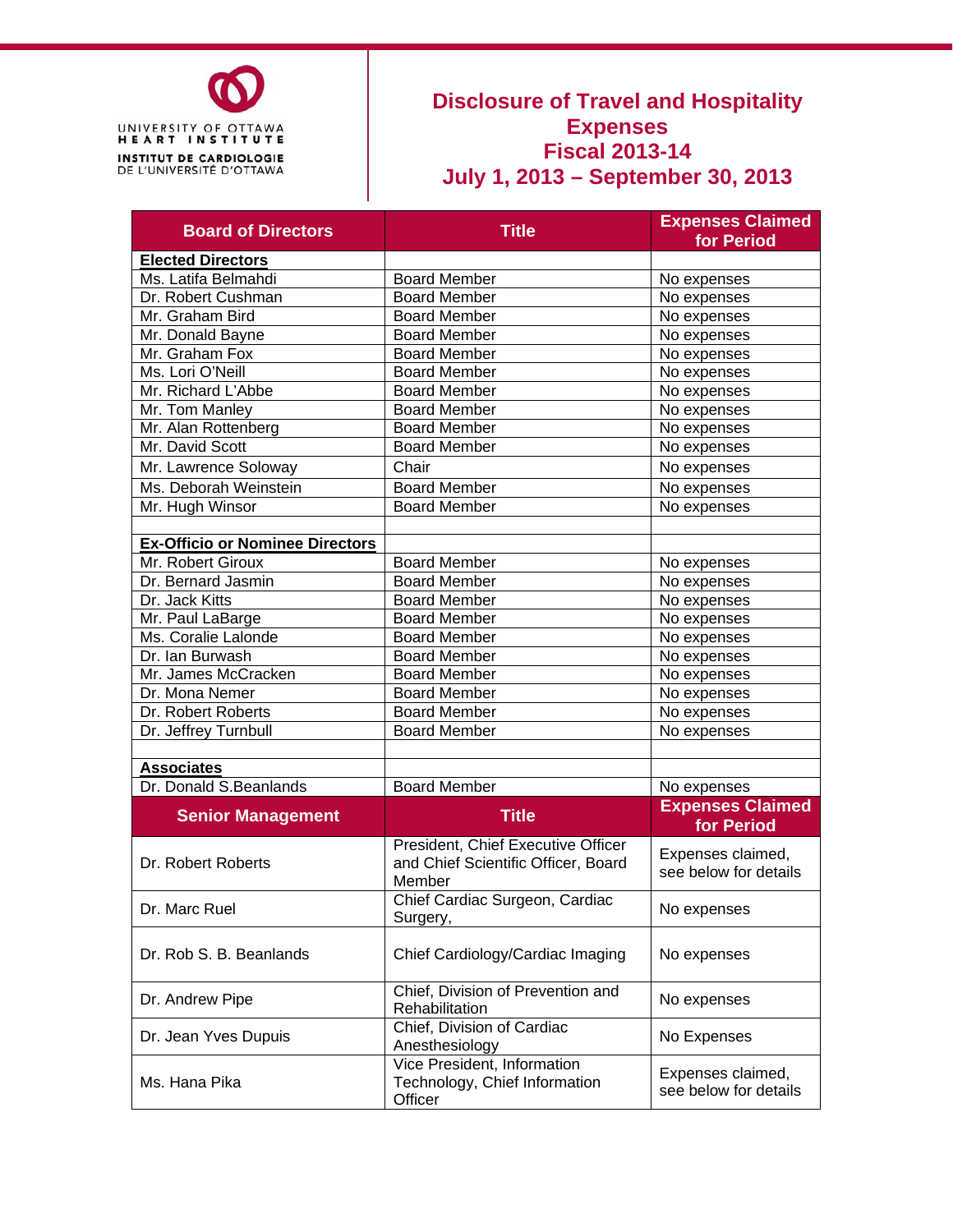| Ms. Marion Fraser    | Vice President, Finance &<br>Administration | Expenses claimed,<br>see below for details |
|----------------------|---------------------------------------------|--------------------------------------------|
| Ms. Heather Sherrard | Vice President, Clinical Services           | No expenses                                |
| Ms. Andrée Dumulon   | Vice President, Communications              | Expenses claimed,<br>see below for details |
| Dr. Peter Liu        | <b>Scientific Director</b>                  | No expenses                                |

÷.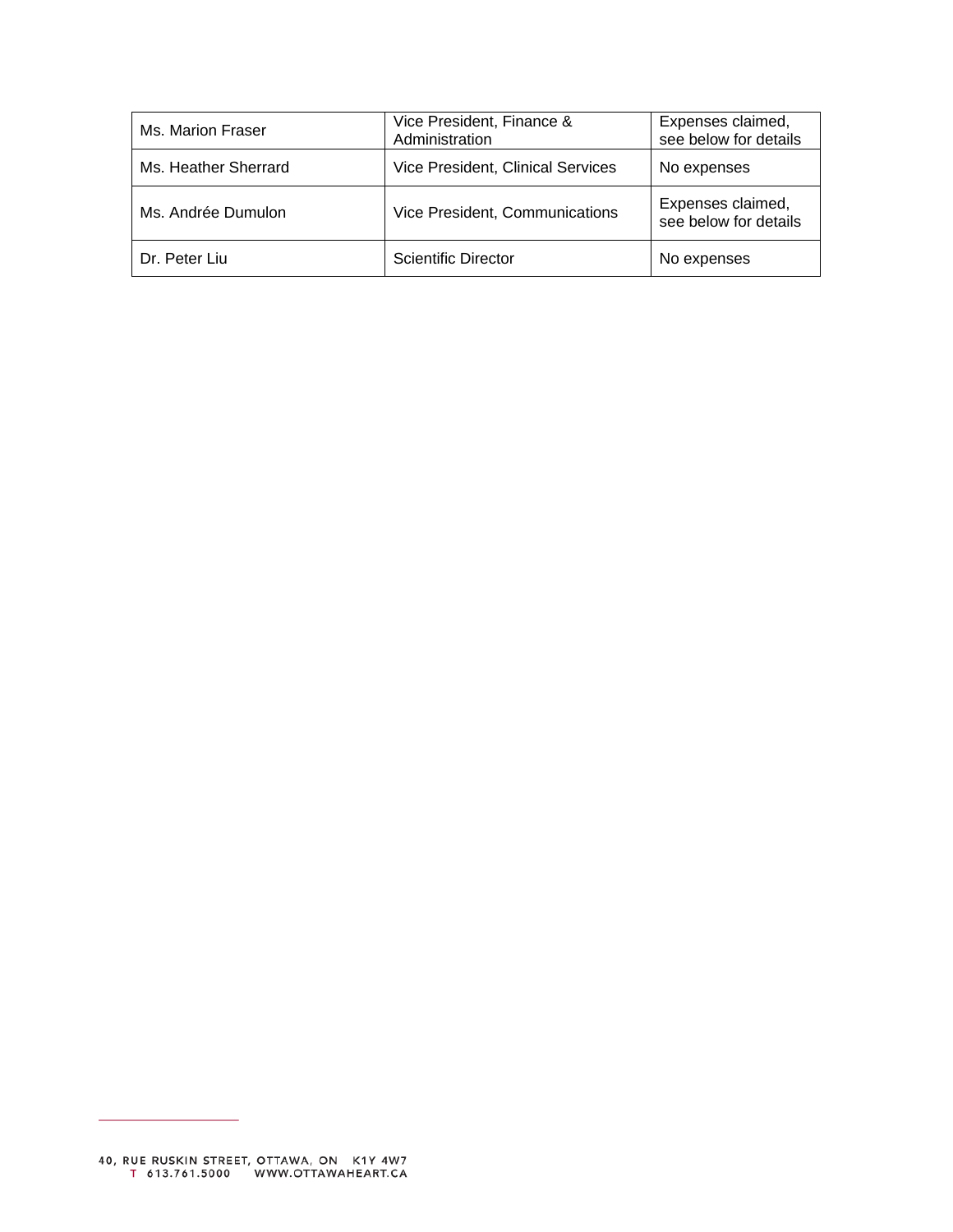

| <b>Name</b>                                                                                                                                 |                                                                                               | <b>Title</b>  |                                    |               | For the Quarter  |             |                                        |                   |
|---------------------------------------------------------------------------------------------------------------------------------------------|-----------------------------------------------------------------------------------------------|---------------|------------------------------------|---------------|------------------|-------------|----------------------------------------|-------------------|
| Dr. Robert Roberts                                                                                                                          |                                                                                               |               | President, Chief Executive Officer |               | 2013             |             | Second Quarter (July 1 - September 30) |                   |
|                                                                                                                                             |                                                                                               |               |                                    |               |                  |             |                                        |                   |
|                                                                                                                                             |                                                                                               |               | <b>Travel Expenses</b>             |               |                  |             |                                        |                   |
|                                                                                                                                             | <b>Trip Details</b>                                                                           |               |                                    |               | <b>Breakdown</b> |             |                                        |                   |
|                                                                                                                                             |                                                                                               | Airfare/Train | Transportation*                    | Accommodation | Meals            | Incidentals | Parking/Tolls                          | <b>Total/Trip</b> |
| Purpose<br>AGM of Nat'l<br>Assoc. of Federal<br>Retirees - Invited<br>Guest Observer to<br><b>Expert Panel</b><br>Purpose<br>Dinner Event - | Date(s)<br>June 19, 2013<br>Destination<br>Ottawa - Marriott Hotel<br>Date(s)<br>July 8, 2013 | \$            | \$                                 | \$            | \$               | \$.         | \$12.00                                | \$12.00           |
| Honoring Sandra<br>Oh with Key to the<br>City                                                                                               | Destination<br>Ottawa - City Hall                                                             | \$            | \$                                 | \$            | \$               | \$          | \$4.00                                 | \$4.00            |
|                                                                                                                                             | <b>Total Travel Expenses</b>                                                                  | \$            | \$                                 | \$            | \$               | S           | \$16.00                                | \$16.00           |

| <b>Other Expenses</b>       |        |
|-----------------------------|--------|
| Please Describe:            | \$     |
| <b>Total Other Expenses</b> | \$0.00 |

| <b>Total Expenses</b> | \$16.00 |
|-----------------------|---------|
|                       |         |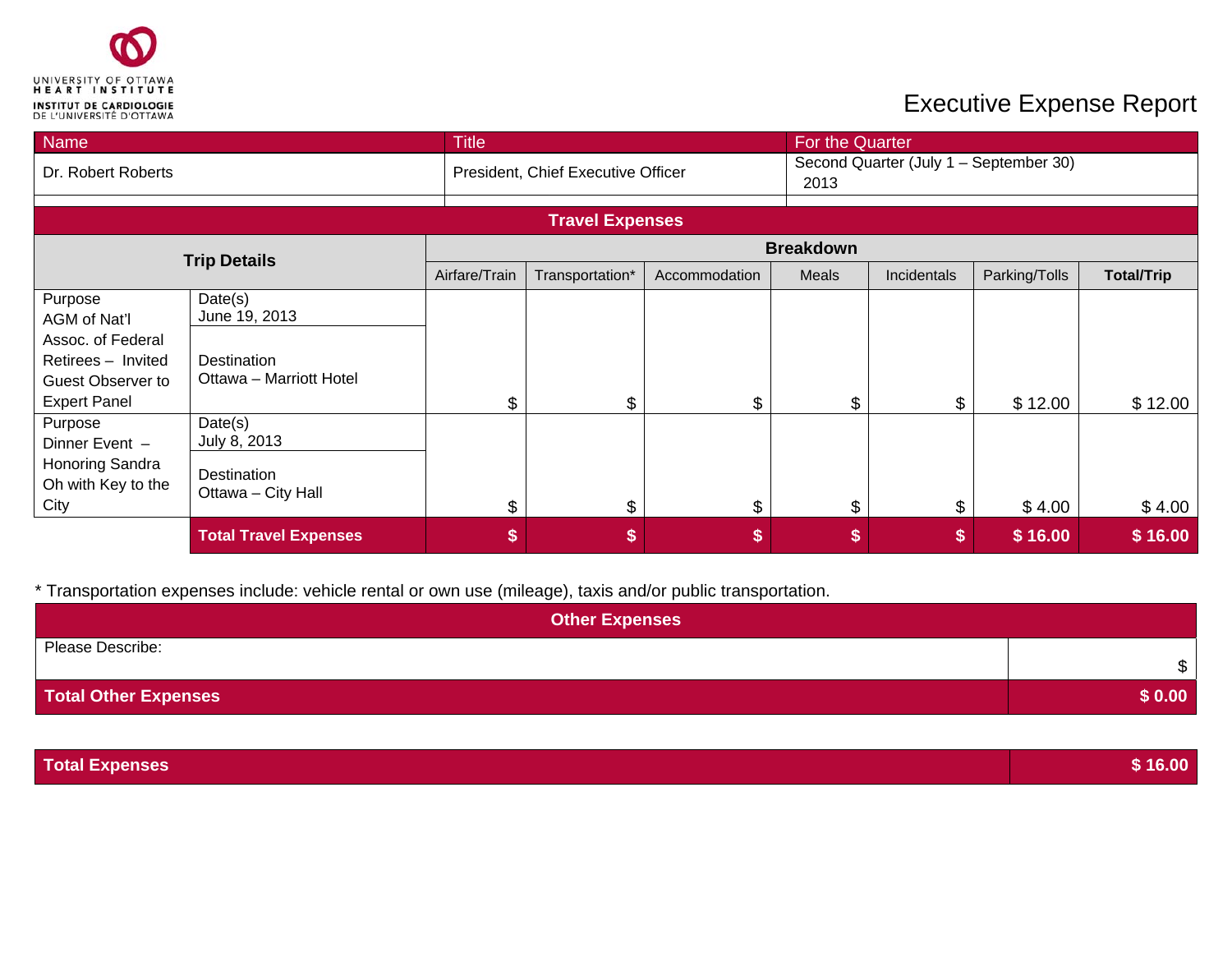

| <b>Name</b>                                                                                                     |                                                                | <b>Title</b>   |                        |                | For the Quarter |             |               |                   |
|-----------------------------------------------------------------------------------------------------------------|----------------------------------------------------------------|----------------|------------------------|----------------|-----------------|-------------|---------------|-------------------|
| Second Quarter (July 1 - September 30)<br>Vice President, Finance & Administration<br>Ms. Marion Fraser<br>2013 |                                                                |                |                        |                |                 |             |               |                   |
|                                                                                                                 |                                                                |                | <b>Travel Expenses</b> |                |                 |             |               |                   |
|                                                                                                                 | <b>Breakdown</b>                                               |                |                        |                |                 |             |               |                   |
|                                                                                                                 | <b>Trip Details</b>                                            | Airfare/Train  | Transportation*        | Accommodation  | Meals           | Incidentals | Parking/Tolls | <b>Total/Trip</b> |
| Purpose<br>Meeting with Chair                                                                                   | Date(s)<br>June 27, 2013                                       |                |                        |                |                 |             |               |                   |
| of the Board -<br>Succession<br>Planning                                                                        | Destination<br>Ottawa - Minto Building - Kent<br><b>Street</b> | \$             | \$                     | \$             | \$              | \$          | \$9.00        | \$9.00            |
| Purpose<br>Meeting with                                                                                         | Date(s)<br>September 24, 2013                                  |                |                        |                |                 |             |               |                   |
| Norton Rose-<br><b>Building Project</b>                                                                         | Destination<br>Ottawa - World Exchange Plaza                   | \$             | \$                     | $\mathfrak{S}$ | \$              | \$          | \$6.00        | \$6.00            |
| Purpose                                                                                                         | Date(s)                                                        |                |                        |                |                 |             |               |                   |
|                                                                                                                 | Destination                                                    | $\mathfrak{L}$ | \$                     | \$             | \$              | \$          | \$            | \$                |
|                                                                                                                 | <b>Total Travel Expenses</b>                                   | \$             | S                      | S              | \$              | \$          | \$15.00       | \$15.00           |

| <b>Other Expenses</b>       |                |
|-----------------------------|----------------|
| Please Describe:            | $\mathbb{S}^-$ |
| <b>Total Other Expenses</b> |                |

| Total Expenses<br>15.00 |
|-------------------------|
|-------------------------|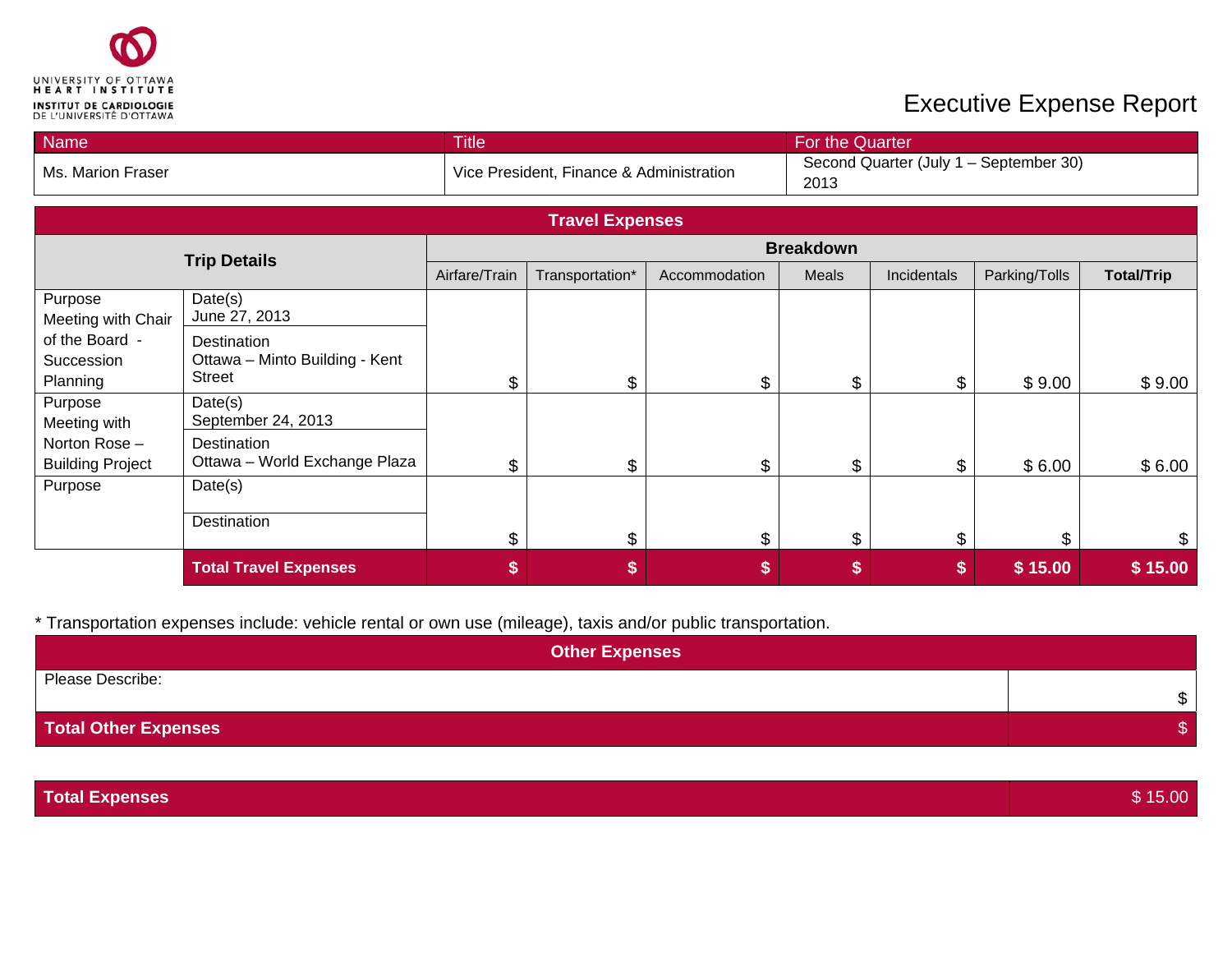

| <b>Name</b>                            |                                                                  | <b>Title</b>              |                                |               | <b>For the Quarter</b>                         |             |               |                   |
|----------------------------------------|------------------------------------------------------------------|---------------------------|--------------------------------|---------------|------------------------------------------------|-------------|---------------|-------------------|
| Andrée Dumulon                         |                                                                  |                           | Vice President, Communications |               | Second Quarter (July 1 - September 30)<br>2013 |             |               |                   |
|                                        |                                                                  |                           | <b>Travel Expenses</b>         |               |                                                |             |               |                   |
|                                        | <b>Trip Details</b>                                              |                           |                                |               | <b>Breakdown</b>                               |             |               |                   |
|                                        |                                                                  | Airfare/Train             | Transportation*                | Accommodation | Meals                                          | Incidentals | Parking/Tolls | <b>Total/Trip</b> |
| Purpose<br>Site Visits to<br>Hospitals | Date(s)<br>June 20 - 22, 2013<br>Destination<br>Toronto, Ontario | \$571.76                  | \$                             | \$            | \$                                             | \$          | \$            | \$571.76          |
| Purpose                                | Date(s)                                                          |                           |                                |               |                                                |             |               |                   |
| Destination                            | \$                                                               | $\boldsymbol{\mathsf{S}}$ | \$                             | \$            | \$                                             | \$          | \$            |                   |
| Purpose                                | Date(s)                                                          |                           |                                |               |                                                |             |               |                   |
| Destination<br>Destination             |                                                                  |                           |                                |               |                                                |             |               |                   |
|                                        |                                                                  | \$                        | $\$\$                          | \$            | \$                                             | \$          | \$            | \$                |
|                                        | <b>Total Travel Expenses</b>                                     | \$571.76                  | \$                             | \$            | \$                                             | \$          | \$            | \$571.76          |

| <b>Other Expenses</b> |   |
|-----------------------|---|
| Please Describe:      |   |
|                       | œ |
| Total Other Expenses  |   |

| <b>Total Expenses</b> | \$571.76 |
|-----------------------|----------|